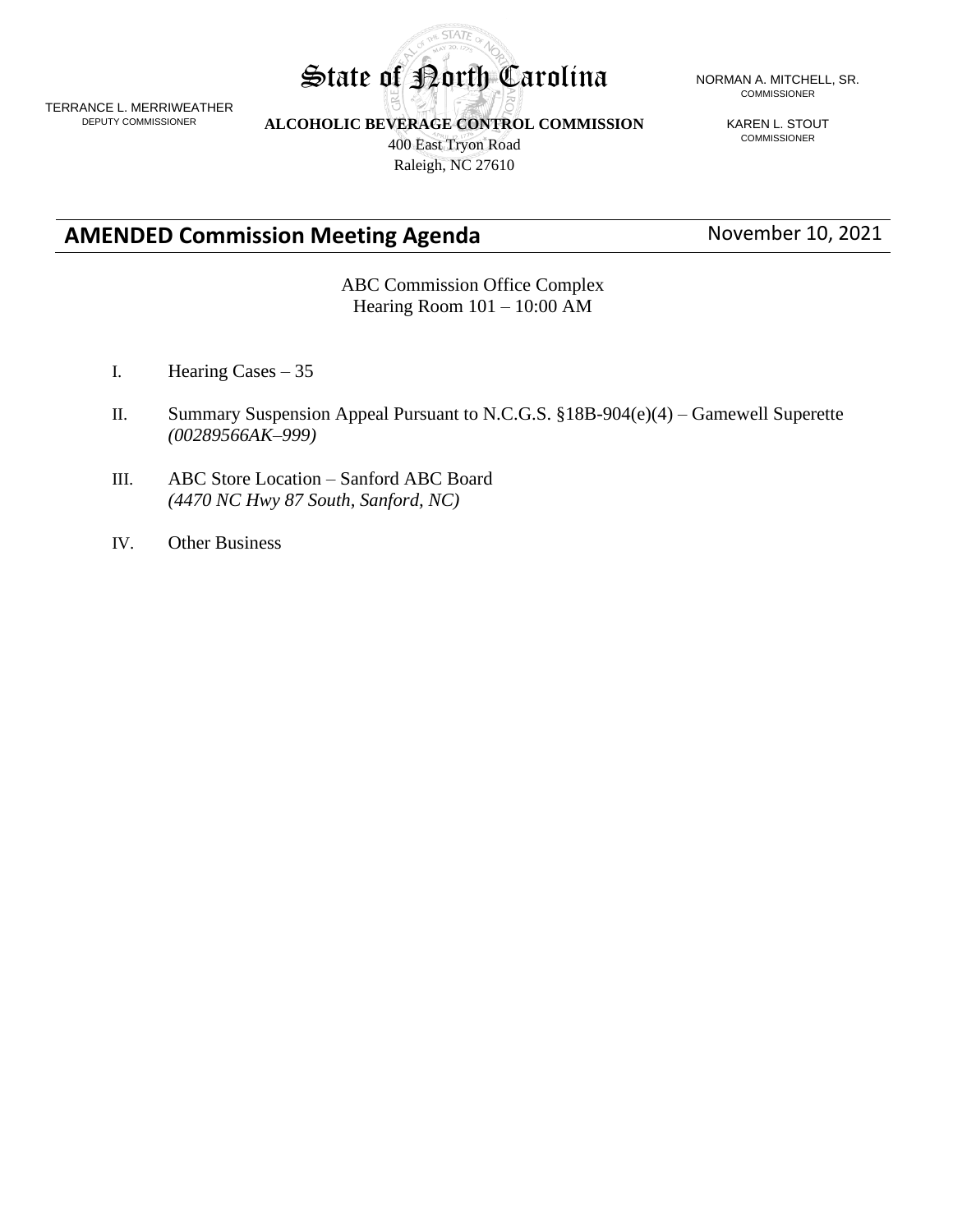ABC Commission Office Complex Hearing Room 101 – 10:00 AM

## SECTION I

## **CONTESTED CASE**

ALJ Decision:

1. **T/A Waves Market & Deli OAH Judge** Stella Blue, LLC<br>
Karlene S. Turrentine 26006 NC Highway 12, Unit 4 OAH Case #21 ABC 03109 Waves, NC 27982 ALE District II **ABC Attorney**

Rachel Spears ABC Case #26297

## SECTION II

## **OFFERS IN COMPROMISE**

Suspension:

- 2. **T/A Campus Mart II** Seth Kandl College Road Mini Mart, LLC Case #26395 1005 South College Road Wilmington, NC 28403 ALE District I
- 3. **T/A Circle K Store 5112** Seth Kandl Circle K Stores, Inc. Case #25694 9501 University Boulevard Charlotte, NC 28213 ALE District VI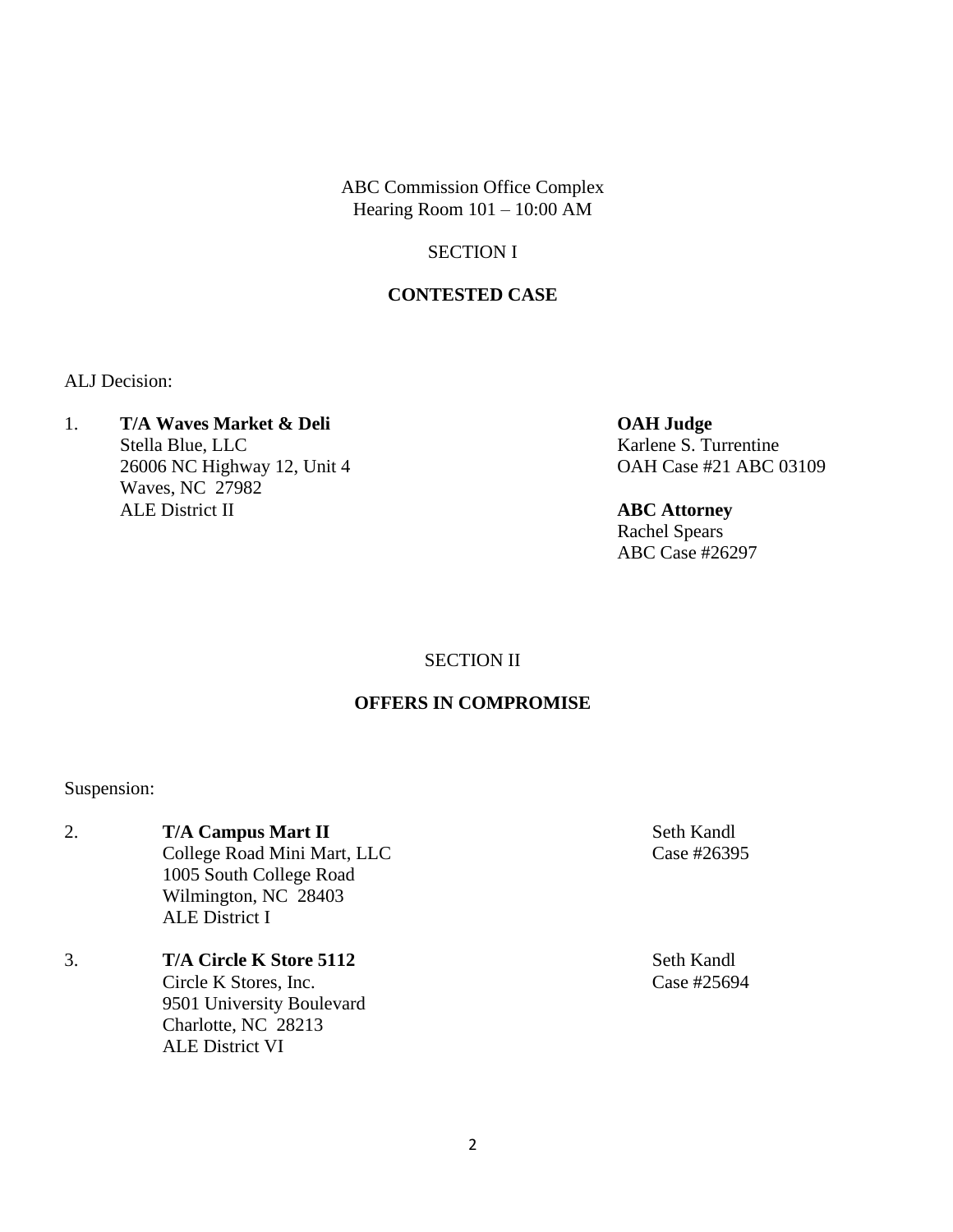| 4.  | <b>T/A Claddagh Restaurant and Pub II</b><br>Green Mountain Restaurant Group, LLC<br>4 College Street<br>Asheville, NC 28801<br><b>ALE District I</b>         | Seth Kandl<br>Case #2560 |
|-----|---------------------------------------------------------------------------------------------------------------------------------------------------------------|--------------------------|
| 5.  | <b>T/A El Ranchero Mexican Restaurant</b><br>El Ranchero V Corporation<br>650 East Firetower Road, Suite F<br>Winterville, NC 28590<br><b>ALE District II</b> | Seth Kandl<br>Case #2636 |
| 6.  | <b>T/A Fast Fuel</b><br>Fuel and Grocery, Inc.<br>1036 Randolph Street<br>Thomasville, NC 27360<br><b>ALE District V</b>                                      | Seth Kandl<br>Case #2639 |
| 7.  | <b>T/A Greystone Pub and Restaurant</b><br>Fact Group, LLC<br>3039 South Boulevard, Suite J-K<br>Charlotte, NC 28209<br><b>ALE District VI</b>                | Seth Kandl<br>Case #2635 |
| 8.  | <b>T/A Hasty Mart 24</b><br>SSY Food Marts, Inc.<br>301 Moyton Avenue<br>Stantonsburg, NC 27883<br><b>Wilson County ABC Board</b>                             | Seth Kandl<br>Case #2627 |
| 9.  | <b>T/A Maxwell's Tavern</b><br>Balatsias Bros. Foods, LLC<br>112 East South Main Street<br>Waxhaw, NC 28173<br><b>Waxhaw Police Department</b>                | Seth Kandl<br>Case #2622 |
| 10. | <b>T/A No Name Pizza</b><br>Zachbill, LLC<br>5227 Highway 70<br>Morehead City, NC 28557<br><b>ALE District I</b>                                              | Seth Kandl<br>Case #2615 |

Case #25601

Seth Kandl Case #26366

**Seth Kandl** Case #26399

Seth Kandl Case #26351

**Seth Kandl** Case #26276

Seth Kandl Case #26229

Seth Kandl Case #26156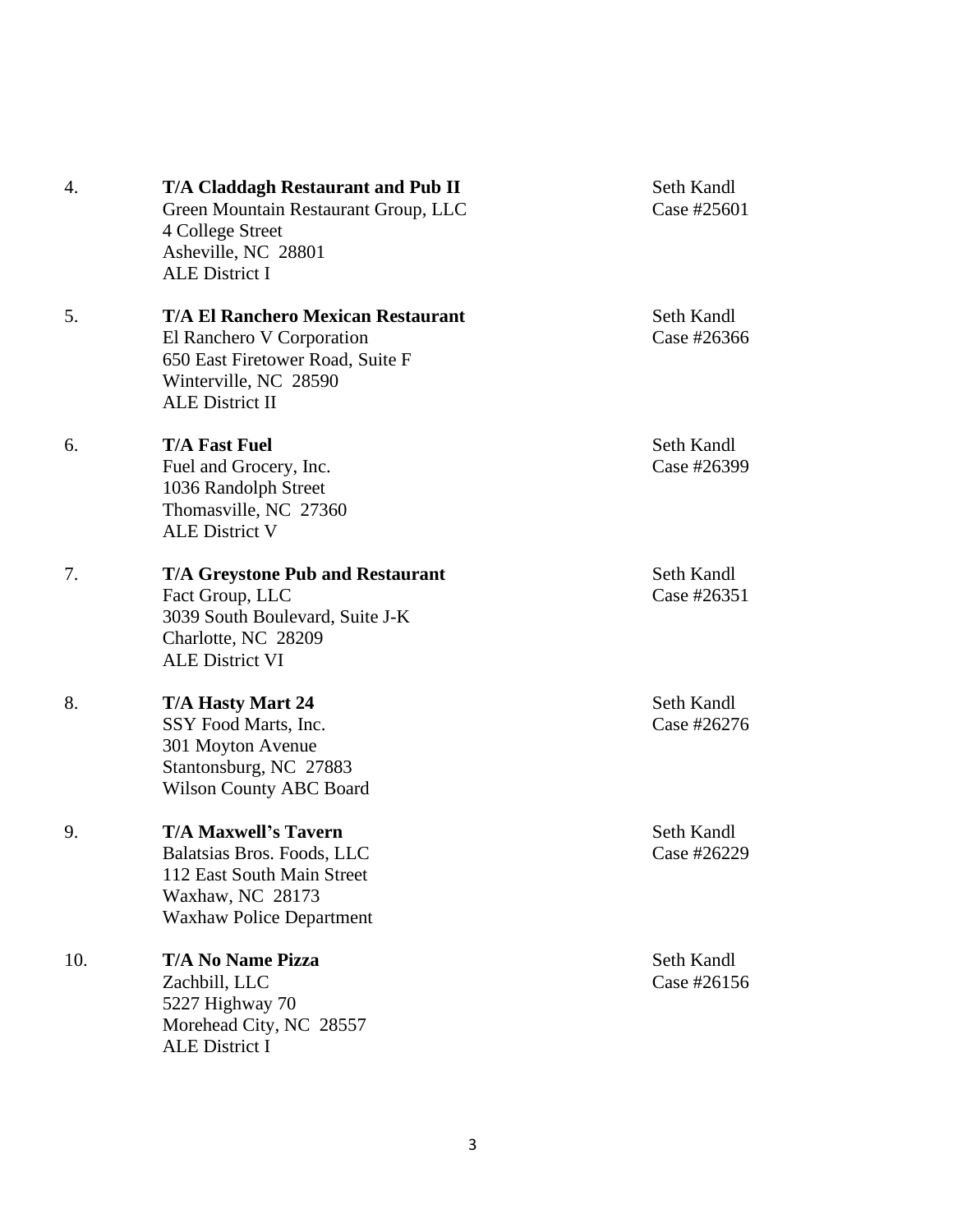| 11. | <b>T/A Potent Potables</b><br>Abigail Lee Kim<br>Steve Jung Kim<br>115 East Main Street<br>Jamestown, NC 27282<br><b>ALE District V</b>                       | Seth Kandl<br>Case #26195 |
|-----|---------------------------------------------------------------------------------------------------------------------------------------------------------------|---------------------------|
| 12. | <b>T/A Quick Mart</b><br>Alhobishi Convenience Stores & Rentals, Inc.<br>2011 Carthage Road<br>Lumberton, NC 28358<br><b>ALE District III</b>                 | Seth Kandl<br>Case #26308 |
| 13. | <b>T/A Ray's Food Mart</b><br><b>Omrudrashiv Corporation</b><br>1525 North NC Highway 119<br>Mebane, NC 27302<br><b>Graham Police Department</b>              | Seth Kandl<br>Case #26356 |
| 14. | <b>T/A San Juan Mexican Restaurant</b><br>San Juan Mexican Restaurant, LLC<br>1202 South JK Powell Boulevard<br>Whiteville, NC 28472<br><b>ALE District I</b> | Seth Kandl<br>Case #26167 |
| 15. | T/A Sheetz 397<br>Sheetz of NC, LLC<br>1000 Charles Boulevard<br>Greenville, NC 27858<br><b>ALE District II</b>                                               | Seth Kandl<br>Case #26345 |
| 16. | <b>T/A Shell Service Station</b><br>Jay Ambe Mart, Inc.<br>137 East Harrison Street<br>Reidsville, NC 27320<br><b>ALE District V</b>                          | Seth Kandl<br>Case #26361 |
| 17. | T/A Speedway 6958<br>Speedway, LLC<br>653 East Webb Street<br>Burlington, NC 27217<br><b>Graham Police Department</b>                                         | Seth Kandl<br>Case #26354 |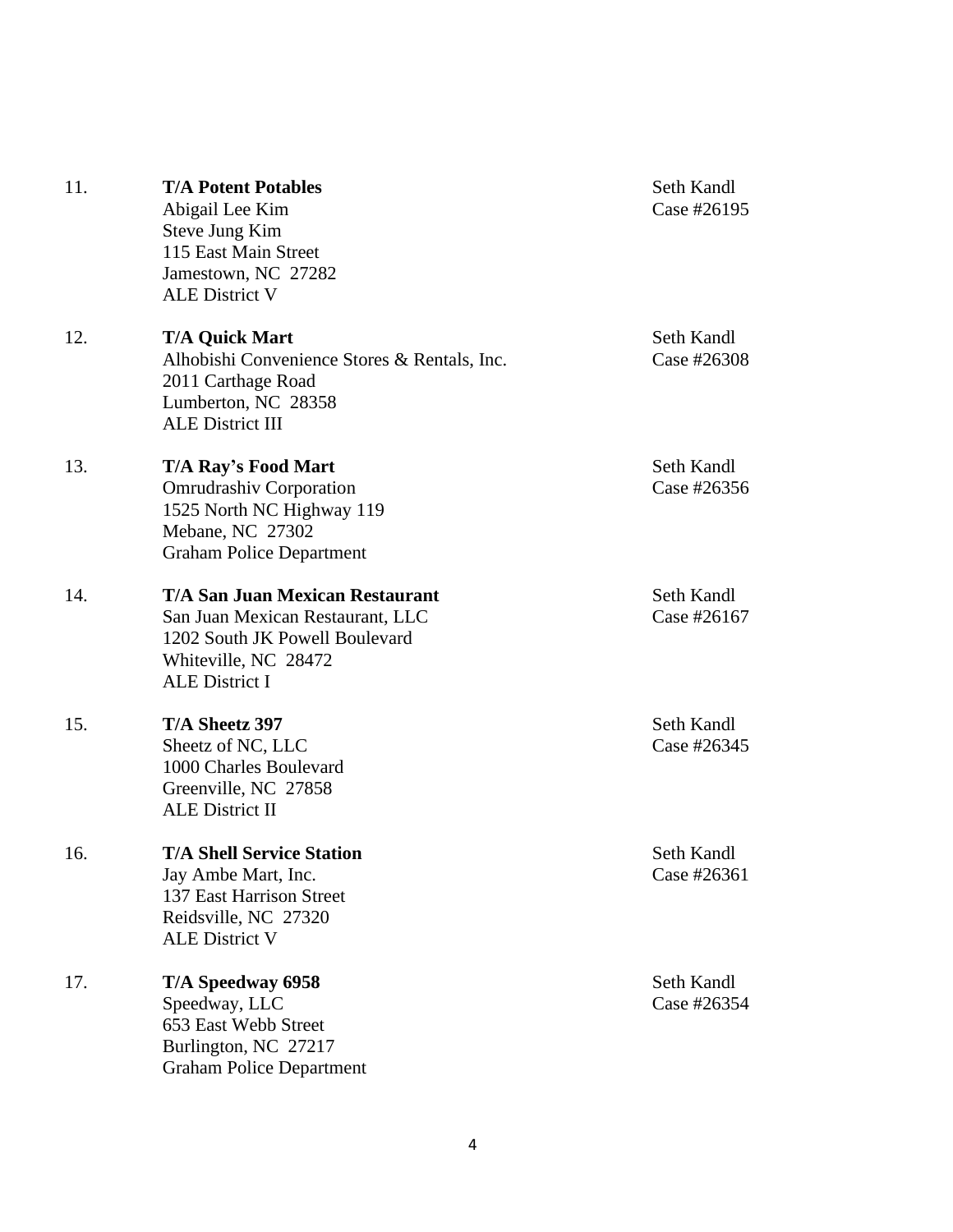| 18. | T/A Speedway 8283<br>Speedway, LLC<br>4985 Old Tar Road<br>Winterville, NC 28590<br><b>ALE District II</b>                                                             | Seth Kandl<br>Case #26363            |
|-----|------------------------------------------------------------------------------------------------------------------------------------------------------------------------|--------------------------------------|
| 19. | T/A Speedway 8658<br>Speedway, LLC<br>111 North Main Street<br>Tarboro, NC 27886<br><b>ALE District II</b>                                                             | Seth Kandl<br>Case #26367            |
| 20. | T/A Speedway 8662<br>Speedway, LLC<br>4901 Highway 58 North<br>Wilson, NC 27896<br><b>Wilson County ABC Board</b>                                                      | Seth Kandl<br>Case #26275            |
| 21. | <b>T/A Bankers Raw Bar and Billiards</b><br>Friends Limited, Inc.<br>200-G West Woodlawn Road<br>Charlotte, NC 28217<br><b>Charlotte-Mecklenburg Police Department</b> | <b>Robert Nauseef</b><br>Case #26537 |
| 22. | <b>T/A Black Mountain Bistro</b><br>Black Mountain Bistro and Catering, Inc.<br>203 East State Street<br>Black Mountain, NC 28711<br><b>ALE District VIII</b>          | <b>Robert Nauseef</b><br>Case #26461 |
| 23. | <b>T/A C and W Convenience Store</b><br>Rushiv, Inc.<br>503 Burkemont Avenue<br>Morganton, NC 28655<br><b>ALE District VII</b>                                         | <b>Robert Nauseef</b><br>Case #26417 |
| 24. | <b>T/A Carolina Fast Mart 4</b><br>Carolina Oil Company of Concord, Inc.<br>3690 Highway 29 South<br>Harrisburg, NC 28075<br><b>Concord Police Department</b>          | <b>Robert Nauseef</b><br>Case #26493 |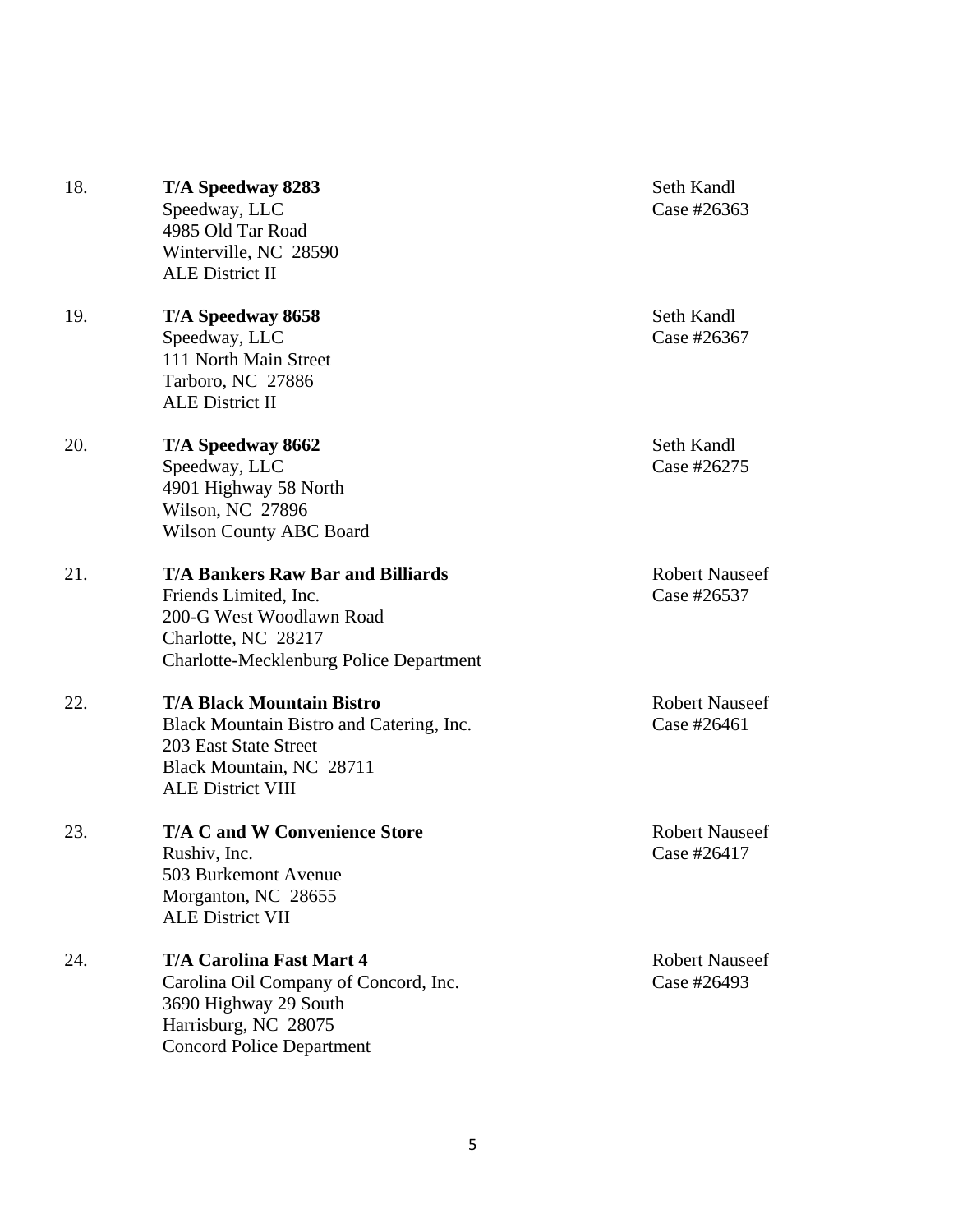| 25. | <b>T/A El Cerro Bar and Grill</b><br>Wolfpack Mexican Food, Inc.<br>2217 Avent Ferry Road<br>Raleigh, NC 27606<br><b>ALE District IV</b>           | <b>Robert Nauseef</b><br>Case #26632 |
|-----|----------------------------------------------------------------------------------------------------------------------------------------------------|--------------------------------------|
| 26. | T/A Han Dee Hugos 24<br>Sampson Bladen Oil Company, Inc.<br>704 Country Club Drive<br>Fayetteville, NC 28301<br><b>Cumberland County ABC Board</b> | <b>Robert Nauseef</b><br>Case #26421 |
| 27. | T/A JM's Pub<br>Michael Joseph Hutton<br>522 North New River Drive<br>Surf City, NC 28445<br><b>ALE District I</b>                                 | <b>Robert Nauseef</b><br>Case #26004 |
| 28. | <b>T/A Lucky Star</b><br>Lucky Star Food Mart, Inc.<br>104 South Sandhills Boulevard<br>Aberdeen, NC 28315<br>Moore County Sheriff's Office        | <b>Robert Nauseef</b><br>Case #26285 |
| 29. | T/A Mi Carreta<br>El Puerto, Inc.<br>1146 Hickory Boulevard SW<br>Lenoir, NC 28645<br><b>ALE District VII</b>                                      | <b>Robert Nauseef</b><br>Case #26497 |
| 30. | <b>T/A Quick Stop Food Mart</b><br>Zeeshan Asad<br>801 Lexington Avenue, Suite A<br>Thomasville, NC 27360<br><b>ALE District V</b>                 | <b>Robert Nauseef</b><br>Case #26392 |
| 31. | <b>T/A Rody's Tavern</b><br><b>SMR Management, LLC</b><br>5105 Michaux Road<br>Greensboro, NC 27358<br><b>ALE District V</b>                       | <b>Robert Nauseef</b><br>Case #26413 |
|     |                                                                                                                                                    |                                      |